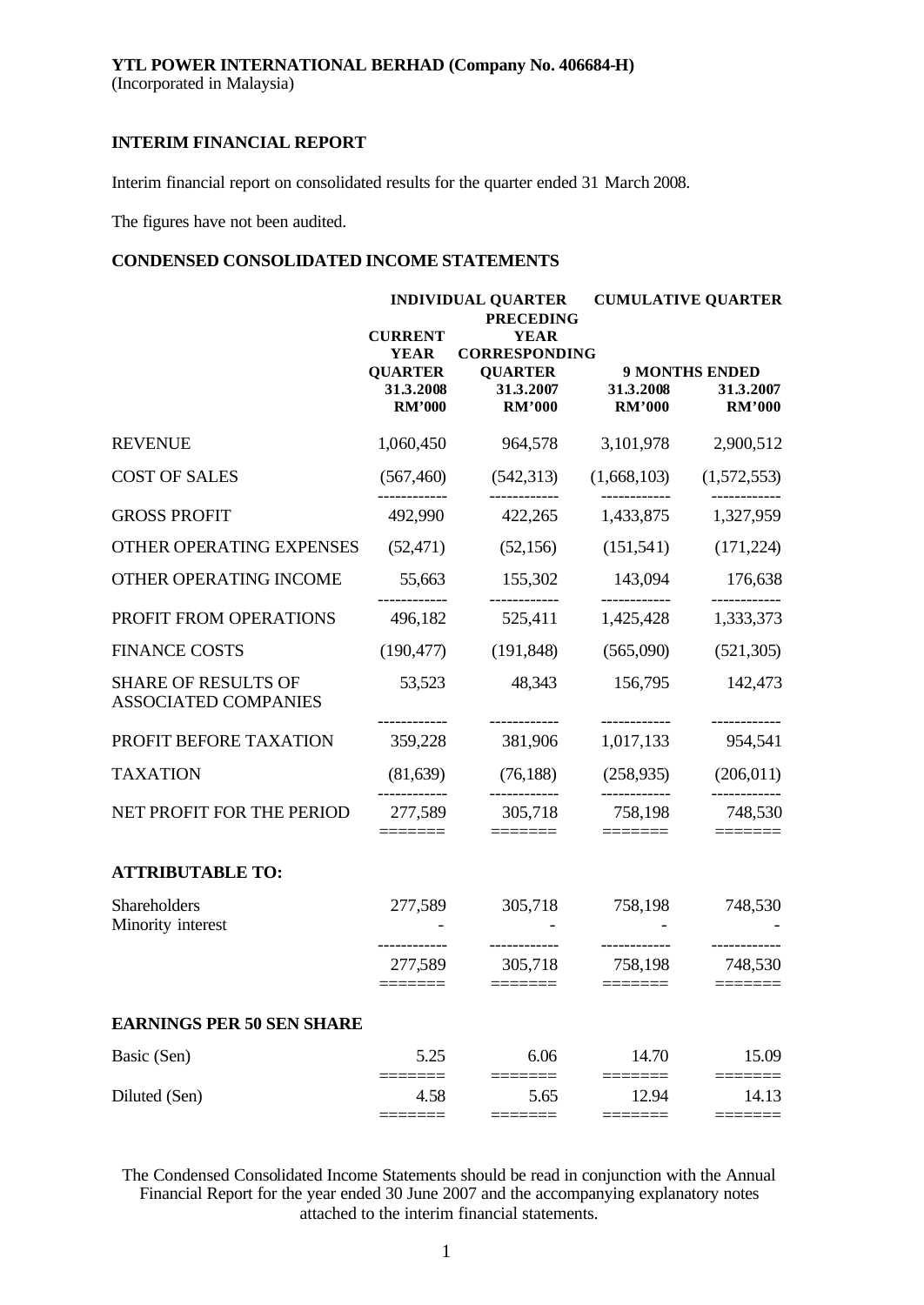# **CONDENSED CONSOLIDATED BALANCE SHEET**

|                                                                                        | <b>UNAUDITED</b><br>As at<br>31.3.2008<br><b>RM'000</b> | <b>AUDITED</b><br>As at<br>30.06.2007<br><b>RM'000</b> |
|----------------------------------------------------------------------------------------|---------------------------------------------------------|--------------------------------------------------------|
| <b>ASSETS</b>                                                                          |                                                         |                                                        |
| <b>Non-Current Assets</b>                                                              |                                                         |                                                        |
| Property, Plant and Equipment                                                          | 14,532,863                                              | 14,882,278                                             |
| Prepaid Lease Payments                                                                 | 3,246                                                   | 3,473                                                  |
| <b>Intangible Assets</b>                                                               | 441,333                                                 | 441,333                                                |
| <b>Investment in Associated Companies</b>                                              | 864,974                                                 | 863,140                                                |
| Investments                                                                            | 669,589                                                 | 668,284                                                |
| Development Expenditure                                                                | 20,853                                                  | $\boldsymbol{0}$                                       |
|                                                                                        | 16,532,858                                              | 16,858,508                                             |
| <b>Current Assets</b>                                                                  |                                                         |                                                        |
| Inventories                                                                            | 152,070                                                 | 160,850                                                |
| Receivable, Deposits and Prepayment                                                    | 912,037                                                 | 909,200                                                |
| <b>Short Term Investments</b>                                                          | 45,523                                                  | 44,507                                                 |
| Deposits, Cash and Bank Balances                                                       | 7,621,948                                               | 6,029,825                                              |
|                                                                                        | 8,731,578                                               | 7,144,382                                              |
| <b>TOTAL ASSETS</b>                                                                    | 25,264,436                                              | 24,002,890                                             |
| <b>EQUITY AND LIABILITIES</b>                                                          | ========                                                |                                                        |
| Share Capital                                                                          | 2,689,360                                               | 2,648,158                                              |
| Reserves                                                                               | 3,637,292                                               | 3,881,747                                              |
| Treasury Shares, at cost                                                               | (220, 167)                                              | (402,762)                                              |
| <b>Equity attributable to Shareholders of the Company</b><br><b>Minority Interest*</b> | 6,106,485                                               | 6,127,143                                              |
| <b>TOTAL EQUITY</b>                                                                    | 6,106,485                                               | 6,127,143                                              |
|                                                                                        |                                                         |                                                        |

\* Minority Interest denotes RM1.

The Condensed Consolidated Balance Sheet should be read in conjunction with the Annual Financial Report for the year ended 30 June 2007 and the accompanying explanatory notes attached to the financial statements.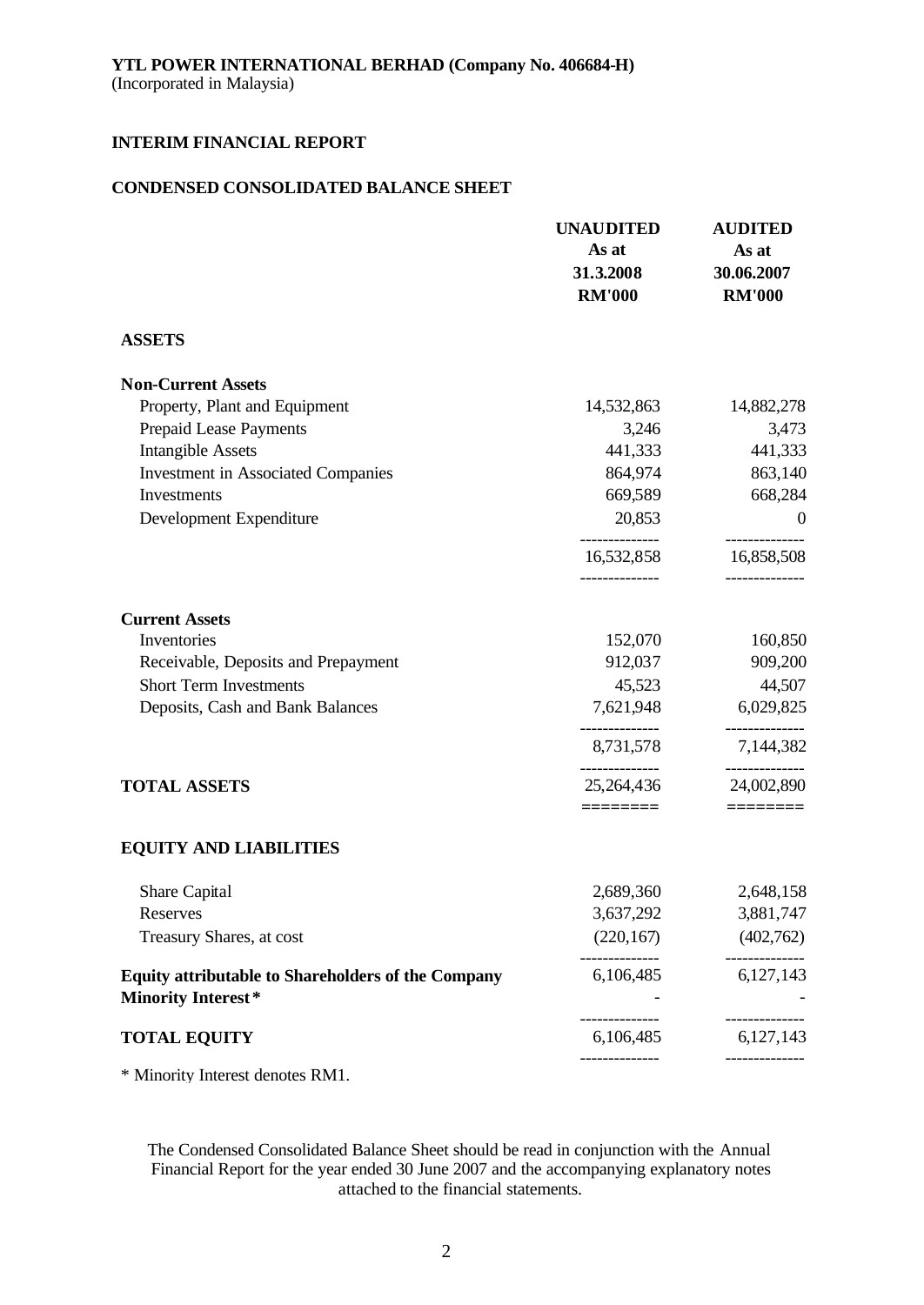# **CONDENSED CONSOLIDATED BALANCE SHEET – Continued**

|                                       | <b>UNAUDITED</b><br>As at<br>31.3.2008<br><b>RM'000</b> | <b>AUDITED</b><br>As at<br>30.06.2007<br><b>RM'000</b> |
|---------------------------------------|---------------------------------------------------------|--------------------------------------------------------|
| <b>LIABILITIES</b>                    |                                                         |                                                        |
| <b>Non-Current Liabilities</b>        |                                                         |                                                        |
| Payables                              | 10,370                                                  | 12,308                                                 |
| Provision for Liabilities and Charges | 319,251                                                 | 382,853                                                |
| <b>Bonds</b>                          | 9,398,329                                               | 9,255,414                                              |
| <b>Borrowings</b>                     | 4, 141, 187                                             | 3,766,565                                              |
| Deferred Income                       | 132,264                                                 | 147,363                                                |
| Deferred Tax Liabilities              | 2,056,043                                               | 2,214,317<br>----------                                |
|                                       | 16,057,444                                              | 15,778,820                                             |
| <b>Current Liabilities</b>            |                                                         |                                                        |
| Payables and Accrued Liabilities      | 1,138,197                                               | 986,628                                                |
| Provision for Liabilities and Charges | 19,651                                                  | 28,023                                                 |
| Provision for Taxation                | 140,590                                                 | 49,263                                                 |
| <b>Bonds</b>                          | 125,000                                                 | 125,000                                                |
| <b>Borrowings</b>                     | 1,677,069                                               | 908,013                                                |
|                                       | 3,100,507                                               | 2,096,927                                              |
| <b>TOTAL LIABILITIES</b>              | 19,157,951                                              | -----------<br>17,875,747                              |
| <b>TOTAL EQUITY AND LIABILITIES</b>   | 25, 264, 436                                            | -----------<br>24,002,890                              |
|                                       | ========                                                | $=$ =======                                            |
| Net Assets Per 50 Sen Share (RM)      | 1.15                                                    | 1.20                                                   |
|                                       | ===                                                     | ===                                                    |

The Condensed Consolidated Balance Sheet should be read in conjunction with the Annual Financial Report for the year ended 30 June 2007 and the accompanying explanatory notes attached to the financial statements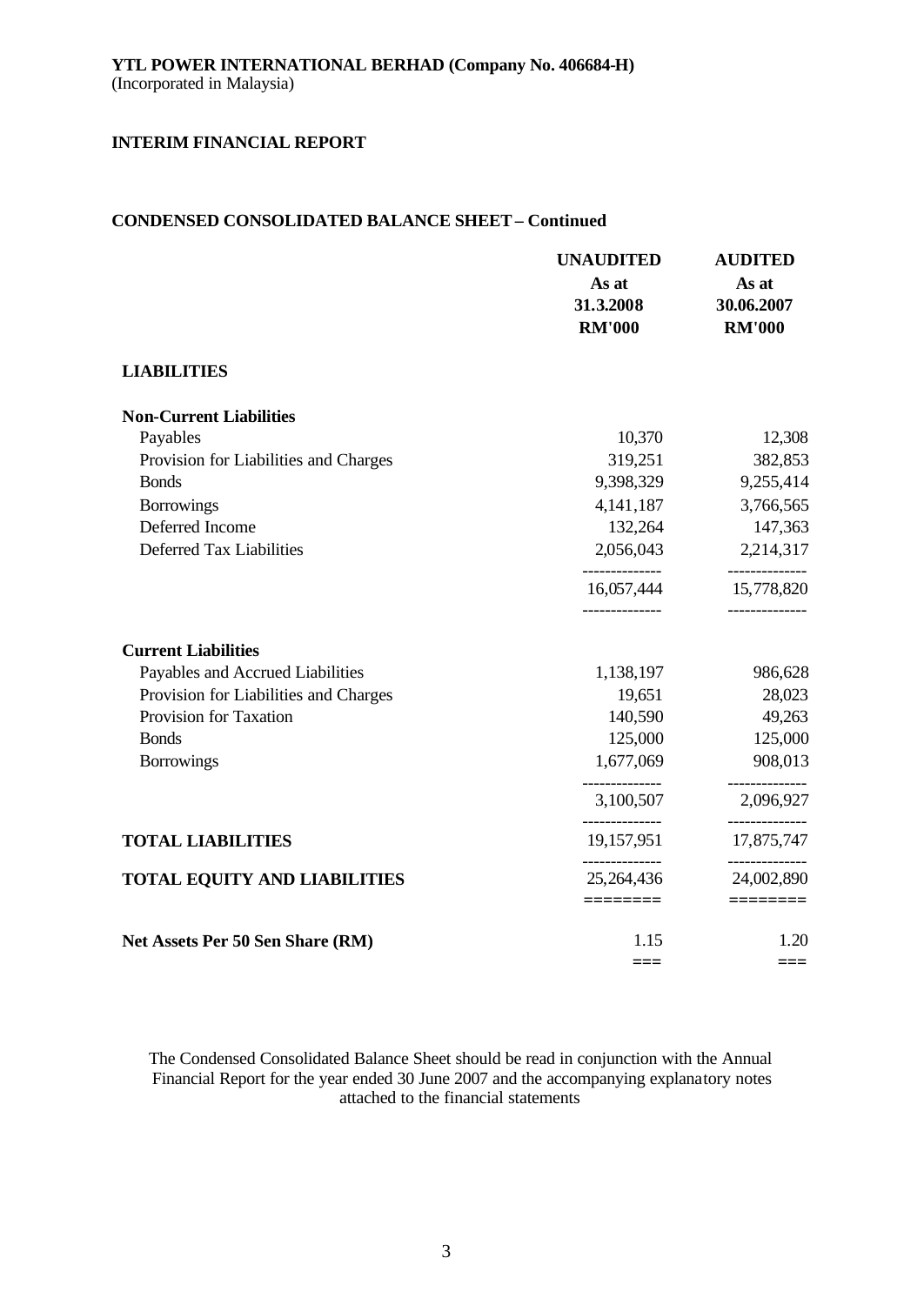# **YTL POWER INTERNATIONAL BERHAD (Company No. 406684-H)**

(Incorporated in Malaysia)

# **INTERIM FINANCIAL REPORT**

# **CONDENSED CONSOLIDATED STATEMENT OF CHANGES IN EQUITY FOR THE FINANCIAL PERIOD ENDED 31 MARCH 2008**

|                                                     |               |                                            | --------------------- Attributable to Equity Holders of the Parent --------------------- |                          |                 |               |                                    |               |
|-----------------------------------------------------|---------------|--------------------------------------------|------------------------------------------------------------------------------------------|--------------------------|-----------------|---------------|------------------------------------|---------------|
|                                                     |               | ----------- Non-Distributable ------------ |                                                                                          |                          |                 |               |                                    |               |
|                                                     | <b>Share</b>  | <b>Share</b>                               | Merger<br>& Other                                                                        | <b>Treasury</b>          | <b>Retained</b> |               |                                    | <b>Total</b>  |
|                                                     | Capital       | Premium                                    | <b>Reserves</b>                                                                          | <b>Shares</b>            | <b>Earnings</b> | <b>Total</b>  | <b>Minority</b><br><b>Interest</b> | <b>Equity</b> |
|                                                     | <b>RM'000</b> | <b>RM'000</b>                              | <b>RM'000</b>                                                                            | <b>RM'000</b>            | <b>RM'000</b>   | <b>RM'000</b> | <b>RM'000</b>                      | <b>RM'000</b> |
| At 1 July 2007                                      | 2,648,158     | 1,944,120                                  | (2,089,013)                                                                              | (402,763)                | 4,026,641       | 6,127,143     |                                    | 6,127,143     |
| Currency translation difference                     |               | $\overline{\phantom{a}}$                   | (264,006)                                                                                |                          |                 | (264,006)     |                                    | (264,006)     |
| Net profit for the period                           |               |                                            |                                                                                          |                          | 758,198         | 758,198       |                                    | 758,198       |
| Total recognised income and expenses for the period |               | $\overline{\phantom{a}}$                   | (264,006)                                                                                |                          | 758,198         | 494,192       |                                    | 494,192       |
| Shares repurchased                                  |               |                                            |                                                                                          | (262, 851)               |                 | (262, 851)    | $\overline{\phantom{0}}$           | (262, 851)    |
| Issue of share capital                              | 41,202        | 100,245                                    |                                                                                          |                          |                 | 141,447       |                                    | 141,447       |
| Dividend paid - Financial year ended 30 June 2007   |               |                                            |                                                                                          | $\overline{\phantom{a}}$ | (186, 895)      | (186, 895)    | $\overline{\phantom{0}}$           | (186, 895)    |
| - Financial year ending 30 June 2008                |               |                                            |                                                                                          | $\overline{\phantom{a}}$ | (198, 278)      | (198, 278)    | $\overline{\phantom{a}}$           | (198, 278)    |
| Share dividend                                      |               | (445, 447)                                 |                                                                                          | 445,447                  |                 |               |                                    |               |
| Equity component of exchangeable bond               |               | $\overline{\phantom{a}}$                   | (9,182)                                                                                  |                          |                 | (9,182)       | $\overline{\phantom{a}}$           | (9,182)       |
| Share options granted                               |               |                                            | 909                                                                                      |                          |                 | 909           |                                    | 909           |
| Statutory reserve transfer from retained earnings   |               |                                            | 9,655                                                                                    |                          | (9.655)         |               |                                    |               |
| At 31 March 2008                                    | 2,689,360     | 1,598,918                                  | (2,351,637)                                                                              | (220, 167)               | 4,390,011       | 6,106,485     |                                    | 6,106,485     |
|                                                     |               |                                            |                                                                                          |                          |                 |               |                                    |               |

The Condensed Consolidated Statement of Changes in Equity should be read in conjunction with the Annual Financial Report for the year ended 30 June 2007 and accompanying explanatory notes attached to the interim financial statements.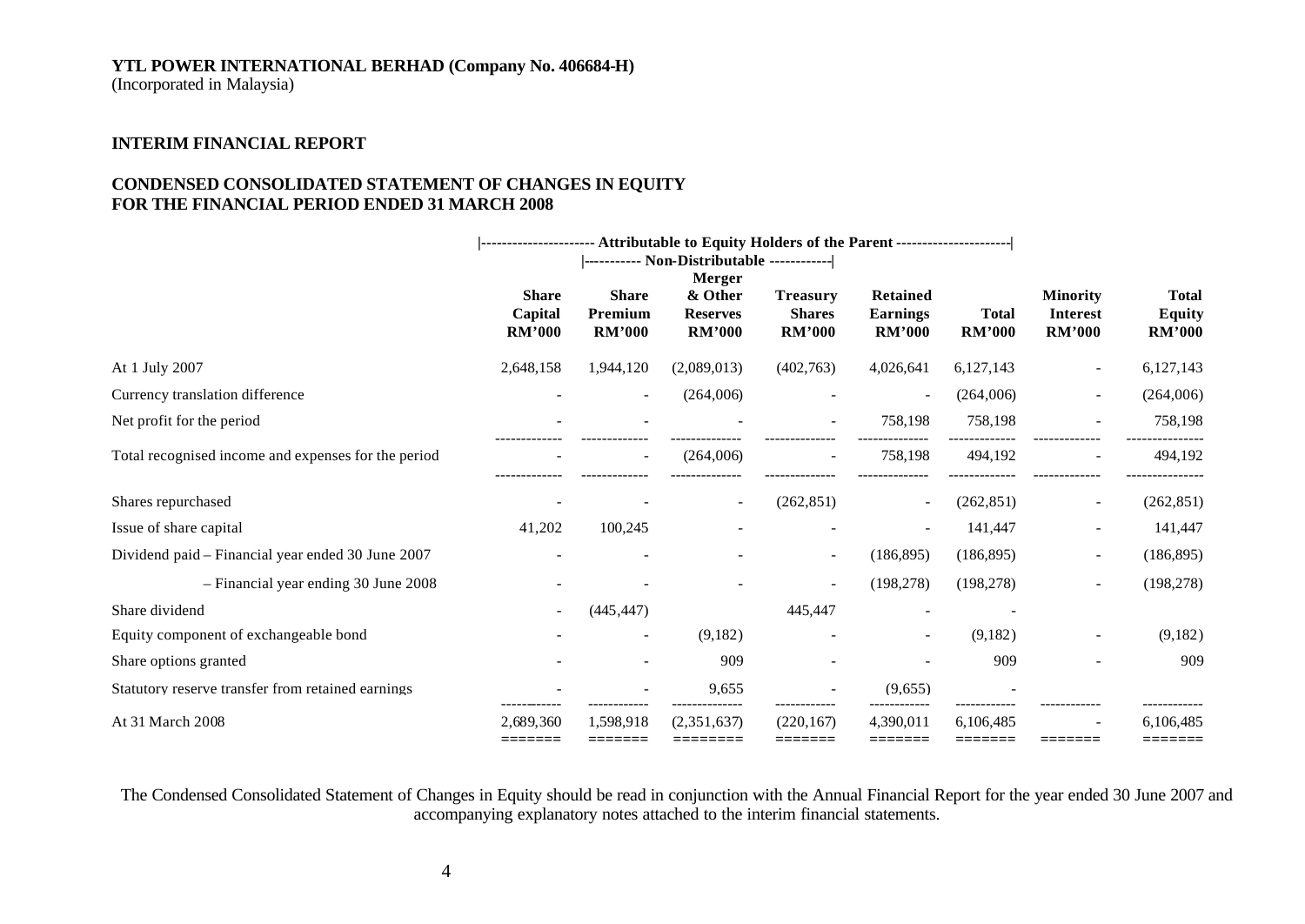# **YTL POWER INTERNATIONAL BERHAD (Company No. 406684-H)**

(Incorporated in Malaysia)

# **INTERIM FINANCIAL REPORT**

# **CONDENSED CONSOLIDATED STATEMENT OF CHANGES IN EQUITY-continued FOR THE FINANCIAL PERIOD ENDED 31 MARCH 2007**

|                                                     | ---------------------- Attributable to Equity Holders of the Parent --------------------- |                                          |                                                              |                                                   |                                                     |                               |                                                     |                                                |
|-----------------------------------------------------|-------------------------------------------------------------------------------------------|------------------------------------------|--------------------------------------------------------------|---------------------------------------------------|-----------------------------------------------------|-------------------------------|-----------------------------------------------------|------------------------------------------------|
|                                                     | <b>Share</b><br>Capital<br><b>RM'000</b>                                                  | <b>Share</b><br>Premium<br><b>RM'000</b> | <b>Merger</b><br>& Other<br><b>Reserves</b><br><b>RM'000</b> | <b>Treasury</b><br><b>Shares</b><br><b>RM'000</b> | <b>Retained</b><br><b>Earnings</b><br><b>RM'000</b> | <b>Total</b><br><b>RM'000</b> | <b>Minority</b><br><b>Interest</b><br><b>RM'000</b> | <b>Total</b><br><b>Equity</b><br><b>RM'000</b> |
| At 1 July 2006                                      | 2,581,535                                                                                 | 2,211,391                                | (2,116,309)                                                  | (469, 567)                                        | 3,521,907                                           | 5,728,957                     | $\sim$                                              | 5,728,957                                      |
| Currency translation difference                     |                                                                                           | $\sim$                                   | (35,561)                                                     |                                                   |                                                     | (35,561)                      | $\overline{\phantom{a}}$                            | (35,561)                                       |
| Net profit for the period                           |                                                                                           |                                          |                                                              | $\sim$                                            | 748,530                                             | 748,530                       |                                                     | 748,530                                        |
| Total recognised income and expenses for the period |                                                                                           | $\overline{\phantom{a}}$                 | (35,561)                                                     | $\overline{\phantom{a}}$                          | 748,530                                             | 712,969                       |                                                     | 712,969                                        |
| Shares repurchased                                  |                                                                                           |                                          | $\sim$                                                       | (316, 409)                                        | $\sim$                                              | (316, 409)                    | $\sim$                                              | (316, 409)                                     |
| Issue of share capital                              | 58,831                                                                                    | 109,784                                  |                                                              |                                                   | ۰.                                                  | 168,615                       | $\overline{\phantom{a}}$                            | 168,615                                        |
| Dividend paid – Financial year ended 30 June 2006   |                                                                                           |                                          |                                                              | $\sim$                                            | (363, 933)                                          | (363,933)                     | $\overline{\phantom{a}}$                            | (363, 933)                                     |
| Share dividend                                      | $\sim$                                                                                    | (400, 539)                               | $\overline{\phantom{a}}$                                     | 400,539                                           |                                                     |                               |                                                     |                                                |
| At 31 March 2007                                    | 2,640,366<br>=======                                                                      | 1,920,636<br>:======                     | (2,151,870)                                                  | (385,437)                                         | 3,906,504<br>=======                                | 5,930,199                     | -------                                             | 5,930,199                                      |

The Condensed Consolidated Statement of Changes in Equity should be read in conjunction with the Annual Financial Report for the year ended 30 June 2007 and the accompanying explanatory notes attached to the interim financial statements.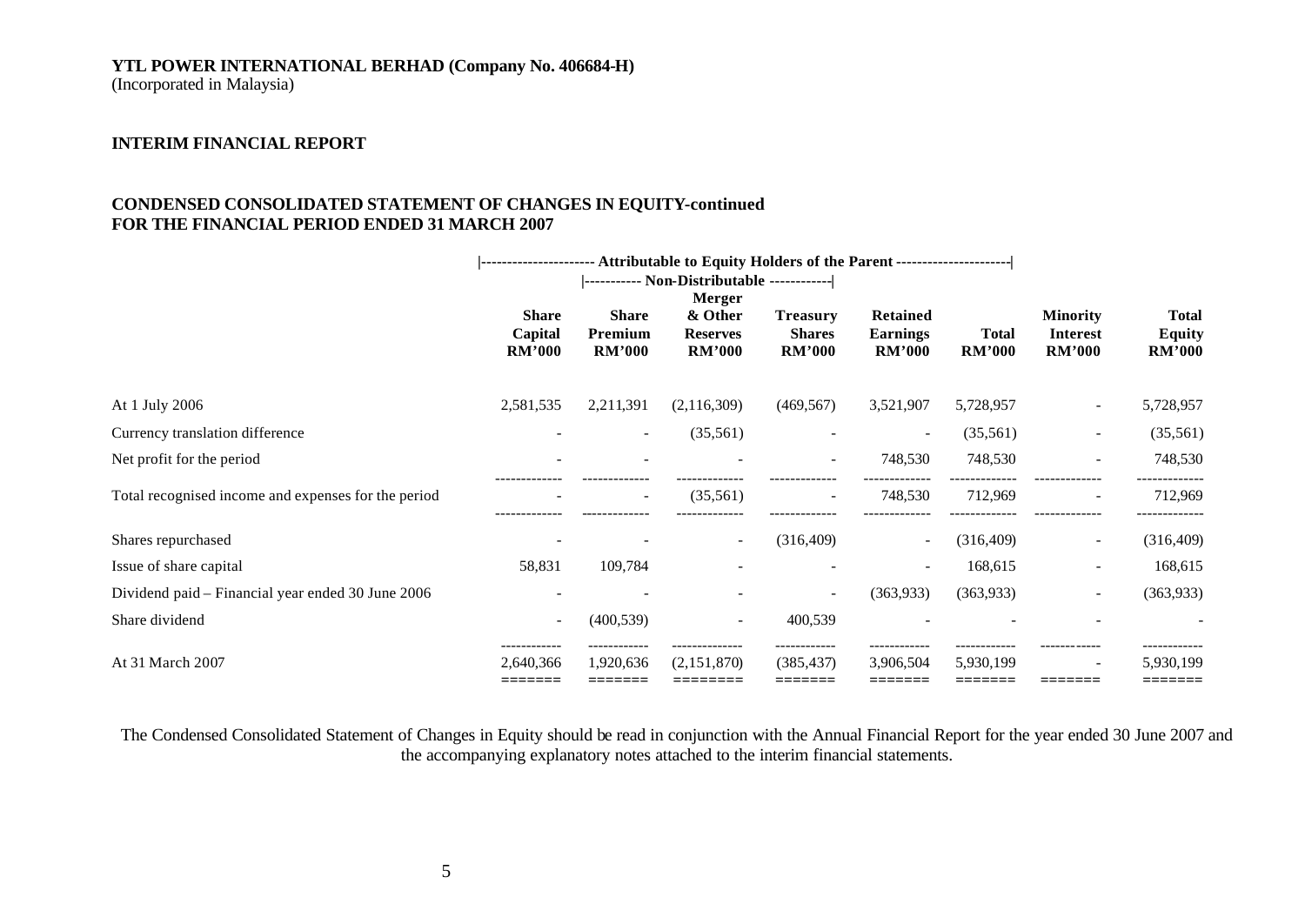# **CONDENSED CONSOLIDATED CASH FLOW STATEMENT FOR THE FINANCIAL PERIOD ENDED 31 MARCH 2008**

|                                                                                                   | <b>CURRENT</b><br>YEAR-TO-DATE<br>31.3.2008<br><b>RM'000</b> | <b>PRECEDING</b><br><b>YEAR</b><br><b>CORRESPONDING</b><br><b>PERIOD</b><br>31.3.2007<br><b>RM'000</b> |
|---------------------------------------------------------------------------------------------------|--------------------------------------------------------------|--------------------------------------------------------------------------------------------------------|
| Net cash generated from operating activities                                                      | 934,298                                                      | 1,003,069                                                                                              |
| Net cash used in investing activities                                                             | (791,080)                                                    | (177, 505)                                                                                             |
| Net cash generated from/ (used in) financing activities                                           | 1,449,406                                                    | 1,456,159                                                                                              |
| Net increase in cash and cash equivalents<br>Cash and cash equivalents at beginning of the period | 1,592,624<br>6,013,224                                       | 2,281,723<br>4,676,223                                                                                 |
| Cash and cash equivalents at end of the period [Note a]                                           | 7,605,848                                                    | 6,957,946                                                                                              |

#### *[Note a]*

Cash and cash equivalents at the end of the period comprise:

|                                                                         | <b>RM'000</b> | <b>RM'000</b> |
|-------------------------------------------------------------------------|---------------|---------------|
| Fixed deposits                                                          | 7,587,016     | 6,970,381     |
| Cash and bank balances                                                  | 34,932        | 33,078        |
| Bank overdrafts<br>(included within short term borrowings in [Note B9]) | (16,100)      | (45,513)      |
|                                                                         |               |               |
|                                                                         | 7,605,848     | 6,957,946     |
|                                                                         |               |               |

The Condensed Consolidated Cash Flow Statement should be read in conjunction with the Annual Financial Report for the year ended 30 June 2007 and the accompanying explanatory notes attached to the interim financial statements.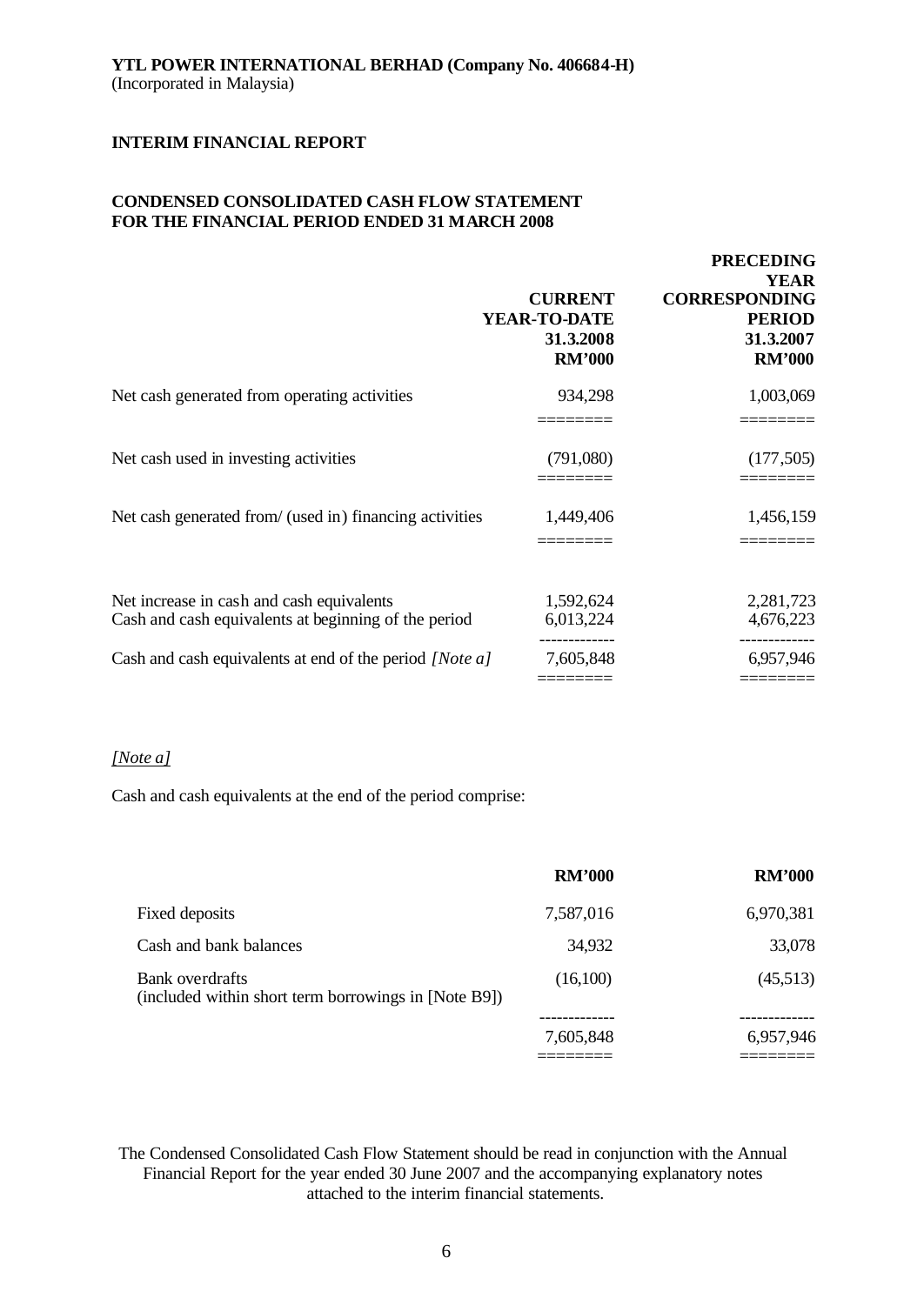# **PART A – EXPLANATORY NOTES PURSUANT TO FRS 134**

The Condensed Financial Statements should be read in conjunction with the audited annual financial statements of the Group for the year ended 30 June 2007.

#### **A1. Accounting Policies and Methods of Computation**

The interim financial report is unaudited and has been prepared in accordance with Financial Reporting Standard ("FRS") 134: "Interim Financial Reporting" and Chapter 9, part K of the Listing Requirements of the Bursa Malaysia Securities Berhad.

The accounting policies and methods of computation adopted by the Group in the interim financial statements are consistent with those adopted in the latest audited annual financial statements except for the adoption of the following new/revised FRSs, which are relevant to its operations, effective for financial period beginning 1 July 2007:

| <b>FRS 107</b> | <b>Cash Flow Statements</b>                                                                                                                                               |
|----------------|---------------------------------------------------------------------------------------------------------------------------------------------------------------------------|
| FRS 112        | <b>Income Taxes</b>                                                                                                                                                       |
| <b>FRS 117</b> | Leases                                                                                                                                                                    |
| FRS 118        | Revenue                                                                                                                                                                   |
| <b>FRS 119</b> | <b>Employee Benefits</b>                                                                                                                                                  |
| <b>FRS 120</b> | Accounting for Government Grants and Disclosure of Government Assistance                                                                                                  |
| <b>FRS</b> 124 | Related Party Disclosure (The disclosure requirements under FRS124 will be<br>presented in the annual financial statements for the financial year ending 30 June<br>2008) |
| <b>FRS 126</b> | Accounting and Reporting by Retirement Benefit Plans                                                                                                                      |
| FRS 134        | Interim Financial Reporting                                                                                                                                               |
| <b>FRS 137</b> | Provisions, Contingent Liabilities and Contingent Assets                                                                                                                  |
|                |                                                                                                                                                                           |

The adoption of the above FRSs does not have significant financial impact on the Group other than the effects of FRS 117.

#### **FRS 117: Leases**

Prior to the adoption of the revised FRS 117, leasehold land was classified as property, plant and equipment and was stated at cost less accumulated depreciation and impairment loss. With the revised FRS 117, the unamortised carrying amounts of leasehold land are now classified as prepaid lease payments and amortised over the period of its remaining lease term. The reclassification of leasehold land as prepaid lease payments has been accounted for retrospectively and the comparatives in the balance sheet have been restated.

The effects on the comparatives to the Group on adoption of FRS 117 are as follows:

|                                                                                 | As previously   | <b>Effect of</b> | As.                 |
|---------------------------------------------------------------------------------|-----------------|------------------|---------------------|
|                                                                                 | <b>Reported</b> | changes          | reported            |
|                                                                                 | RM'000          | <b>RM'000</b>    | <b>RM'000</b>       |
| <b>30 June 2007</b><br>Property, plant and equipments<br>Prepaid lease payments | 14,885,751      | (3,473)<br>3,473 | 14,882,278<br>3,473 |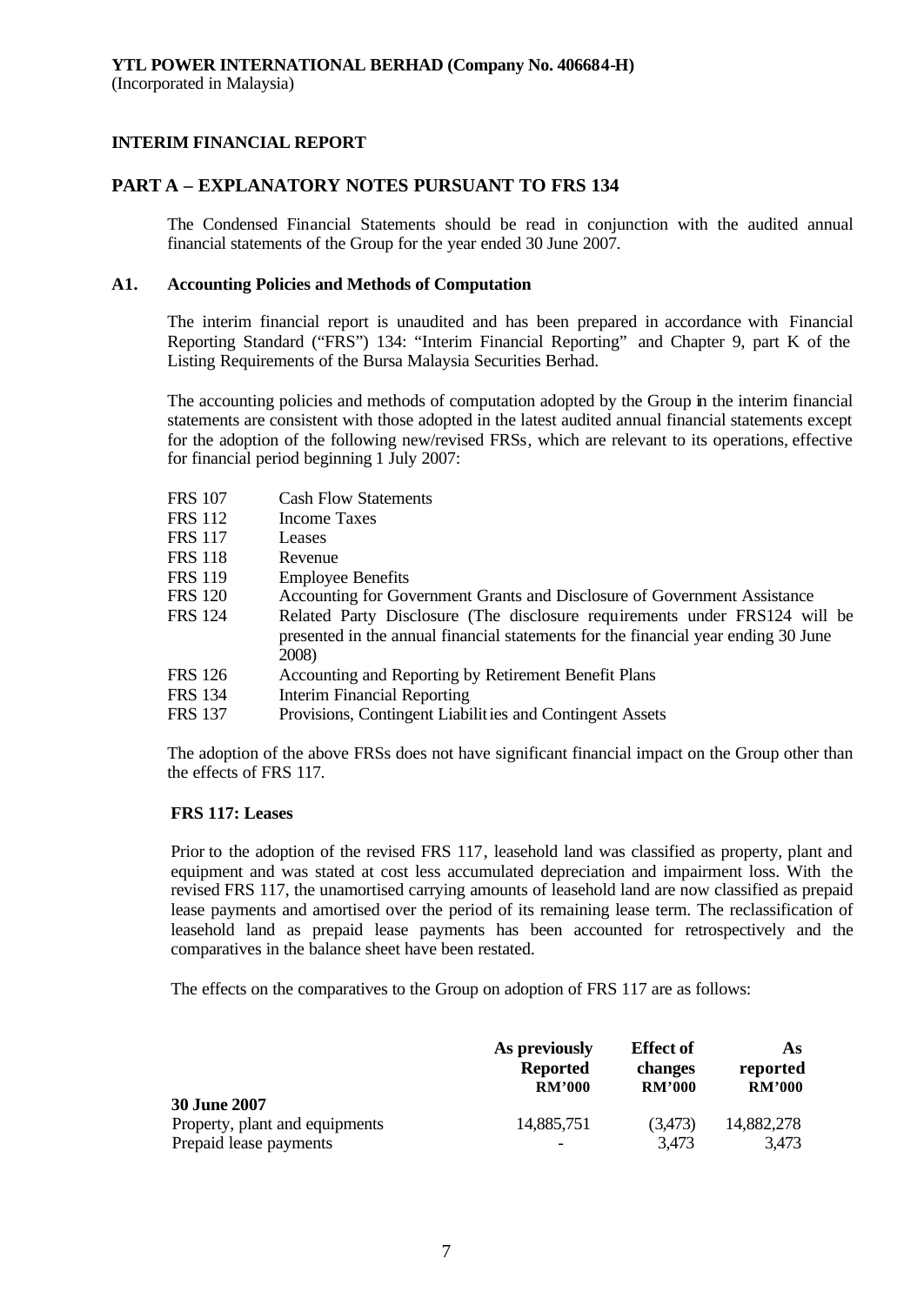### **Notes – continued**

### **A2. Seasonality or Cyclicality of Operations**

The business operations of the Group are not materially affected by any seasonal or cyclical factor.

#### **A3. Exceptional or Unusual Items**

During the current financial quarter, there was no item of an exceptional or unusual nature that affects the assets, liabilities, equity, net income or cash flows of the Group.

### **A4. Changes in Estimates of Amounts Reported**

There was no change to estimate of amount reported in prior interim periods and prior financial years.

### **A5. Changes in Debt and Equity Securities**

The number of ordinary shares issued during the current financial quarter and financial year to date pursuant to the conversion of Zero Coupon Exchangeable Guaranteed Bonds issued by a subsidiary company were 14,519,103 and 51,567,847 respectively.

During the current financial quarter and financial year to date, 5,370,200 ordinary shares and 27,293,330 ordinary shares were issued pursuant to the exercise of warrants at a weighted average exercise price of RM1.34 per share and RM1.38 per share respectively.

During the current financial quarter and financial year to date, 364,000 ordinary shares and 3,542,750 ordinary shares were issued respectively pursuant to the exercise of employees' share options granted under the Company's Employees Share Option Scheme (ESOS) at a weighted average exercise price of RM1.40 per share and RM1.36 per share respectively.

A total of 52,489,000 ordinary shares and 105,707,800 ordinary shares were repurchased from the open market for a total consideration of RM133,325,806 and RM262,851,261 respectively for the current financial quarter and financial year to date. The share buy-back transactions were financed by internally generated funds. The shares purchased are being held as treasury shares.

During the current financial quarter and financial year to date, a total of 204,916,239 treasury shares were distributed as share dividend on 7 January 2008 to the shareholders on the basis of one (1) treasury share for every twenty five (25) ordinary shares held on 24 December 2007. As at 31 March 2008, the number of treasury shares held were 90,846,436 ordinary shares.

On 25 September 2007, the Company issued RM370.0 million Medium Term Notes at a coupon rate of 3.841% per annum. The net proceed of the issuance is currently placed under Fixed Deposits with licensed financial institutions pending investments in utilities assets.

On 28 September 2007 a subsidiary company Wessex Water Services Finance Plc issued GBP150.0 million index linked bonds at an interest rate of 1.5% plus inflation repayable in July 2058. The net proceed of the issuance will be used to finance capital expenditure.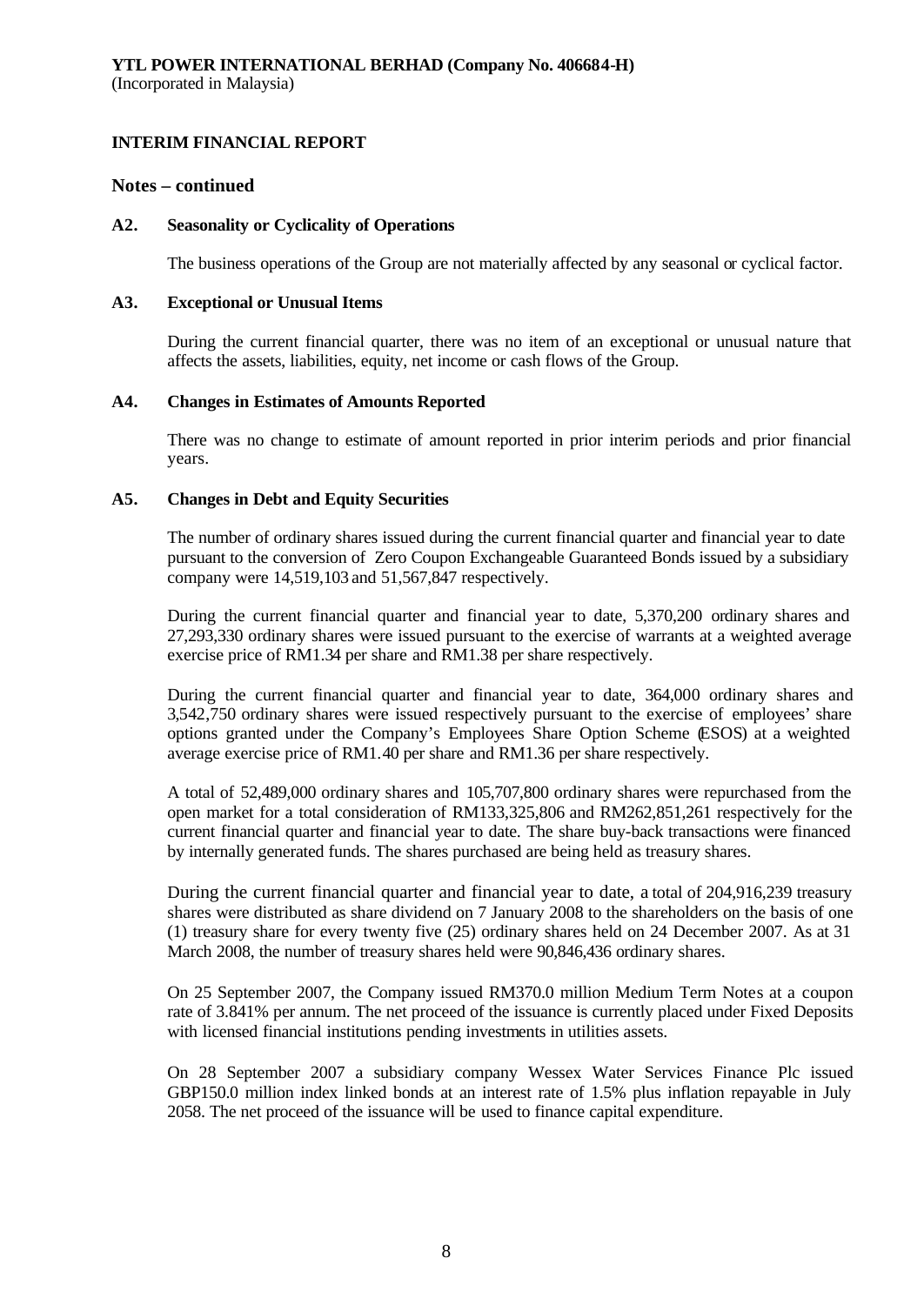# **Notes – continued**

On 1 October 2007, the Company issued RM380.0 million Medium Term Notes at a coupon rate of 3.9% per annum. The net proceed of the issuance is currently placed under Fixed Deposits with licensed financial institutions pending investments in utilities assets.

The outstanding debts are as disclosed in Note B9.

#### **A6. Dividend Paid**

A first interim tax exempt dividend of 7.5% amounting to RM198,278,108 for the financial year ending 30 June 2008 was paid during the current financial quarter

### **A7. Segment Reporting**

The Group is organised on a world wide basis into three main business segments namely investment holding, power generation and water & sewerage.

Segment reporting for period ended 31 March 2008:

|                                                        | <b>Investment</b><br><b>Holding</b><br><b>RM'000</b> | <b>Power</b><br>Generation<br><b>RM'000</b> | Water &<br><b>Sewerage</b><br><b>RM'000</b> | Group<br><b>RM'000</b> |
|--------------------------------------------------------|------------------------------------------------------|---------------------------------------------|---------------------------------------------|------------------------|
| <b>Revenue</b>                                         | 215,773                                              |                                             | 851,717 2,034,488 3,101,978                 |                        |
| <b>Results</b><br>Segment result<br>Unallocated income | 94,521                                               | 381,342                                     | 949,565                                     | 1,425,428              |
| Profit from operations                                 |                                                      |                                             |                                             | ---------<br>1,425,428 |
| Finance cost                                           |                                                      |                                             |                                             | (565,090)              |
| Share of results of associated companies               | $\overline{\phantom{a}}$                             | 156,795                                     |                                             | 156,795                |
| Profit from ordinary activities before tax             |                                                      |                                             |                                             | 1,017,133              |
| Taxation                                               |                                                      |                                             |                                             | (258, 935)             |
| Profit from ordinary activities after tax              |                                                      |                                             |                                             | 758,198                |
|                                                        |                                                      |                                             |                                             |                        |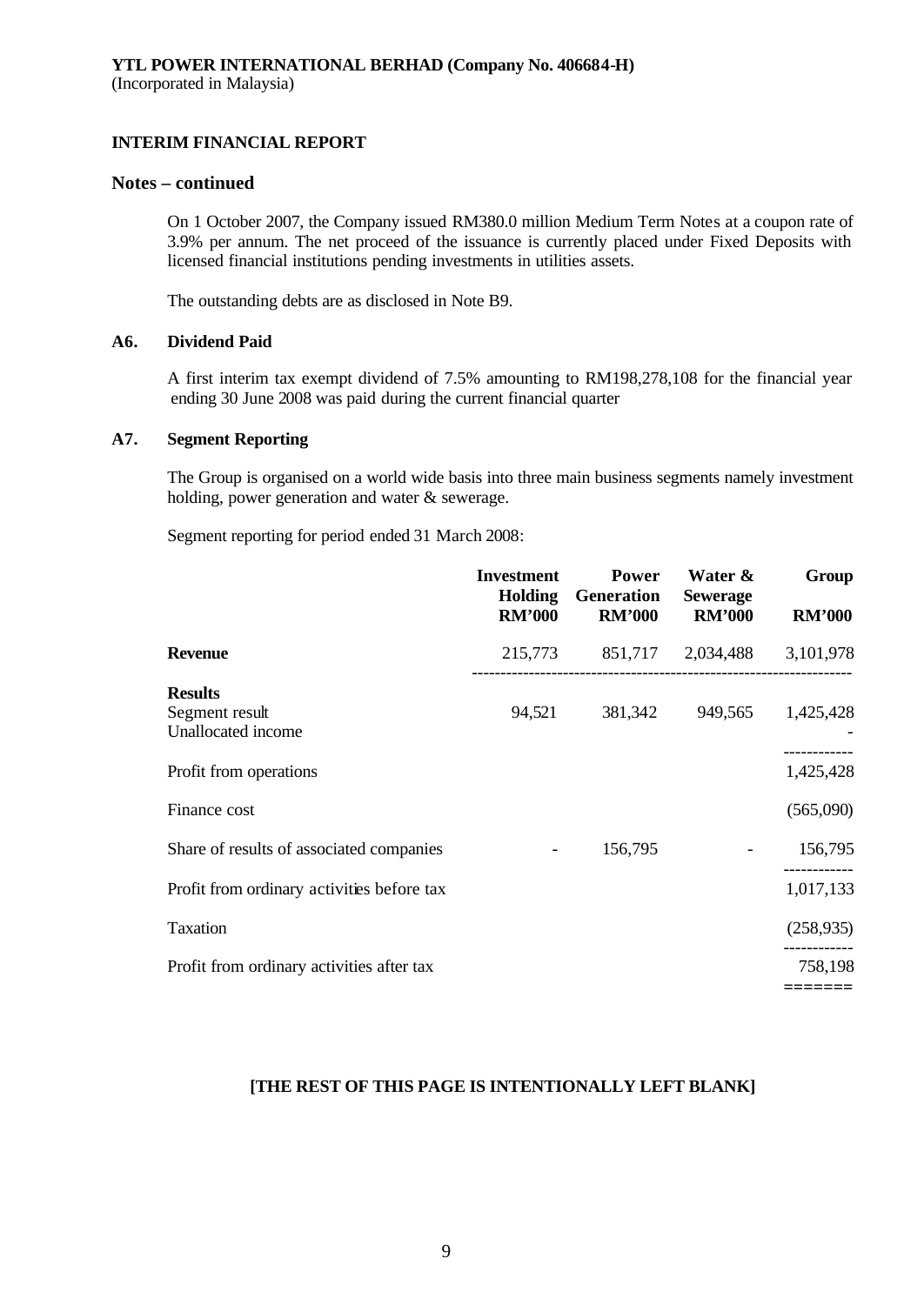#### **Notes - continued**

Segment Reporting for period ended 31 March 2007:

|                                                        | <b>Investment</b><br><b>Holding</b><br><b>RM'000</b> | <b>Power</b><br><b>Generation</b><br><b>RM'000</b> | Water &<br><b>Sewerage</b><br><b>RM'000</b> | Group<br><b>RM'000</b> |
|--------------------------------------------------------|------------------------------------------------------|----------------------------------------------------|---------------------------------------------|------------------------|
| <b>Revenue</b>                                         | 161,746                                              | 865,979                                            | 1,872,787 2,900,512                         |                        |
| <b>Results</b><br>Segment result<br>Unallocated income | 132,654                                              | 389,545                                            | 811,174                                     | 1,333,373              |
| Profit from operations                                 |                                                      |                                                    |                                             | 1,333,373              |
| Finance cost                                           |                                                      |                                                    |                                             | (521, 305)             |
| Share of results of associated companies               | $\overline{\phantom{a}}$                             | 142,473                                            |                                             | 142,473                |
| Profit from ordinary activities before tax             |                                                      |                                                    |                                             | 954,541                |
| Taxation                                               |                                                      |                                                    |                                             | (206, 011)             |
| Profit from ordinary activities after tax              |                                                      |                                                    |                                             | 748,530                |
|                                                        |                                                      |                                                    |                                             |                        |

# **A8. Material Events Subsequent to the End of the Interim Period**

There were no material events subsequent to the end of the current financial quarter.

### **A9. Changes in the Composition of the Group**

There was no change in the composition of the Group since the last quarterly report as at 30 June 2007.

# **A10. Changes in Contingent Liabilities**

There were no material changes in the contingent liabilities of the Group since last annual balance sheet as at 30 June 2007 except for performance guarantees by a subsidiary company which has been reduced to GBP0.3 million.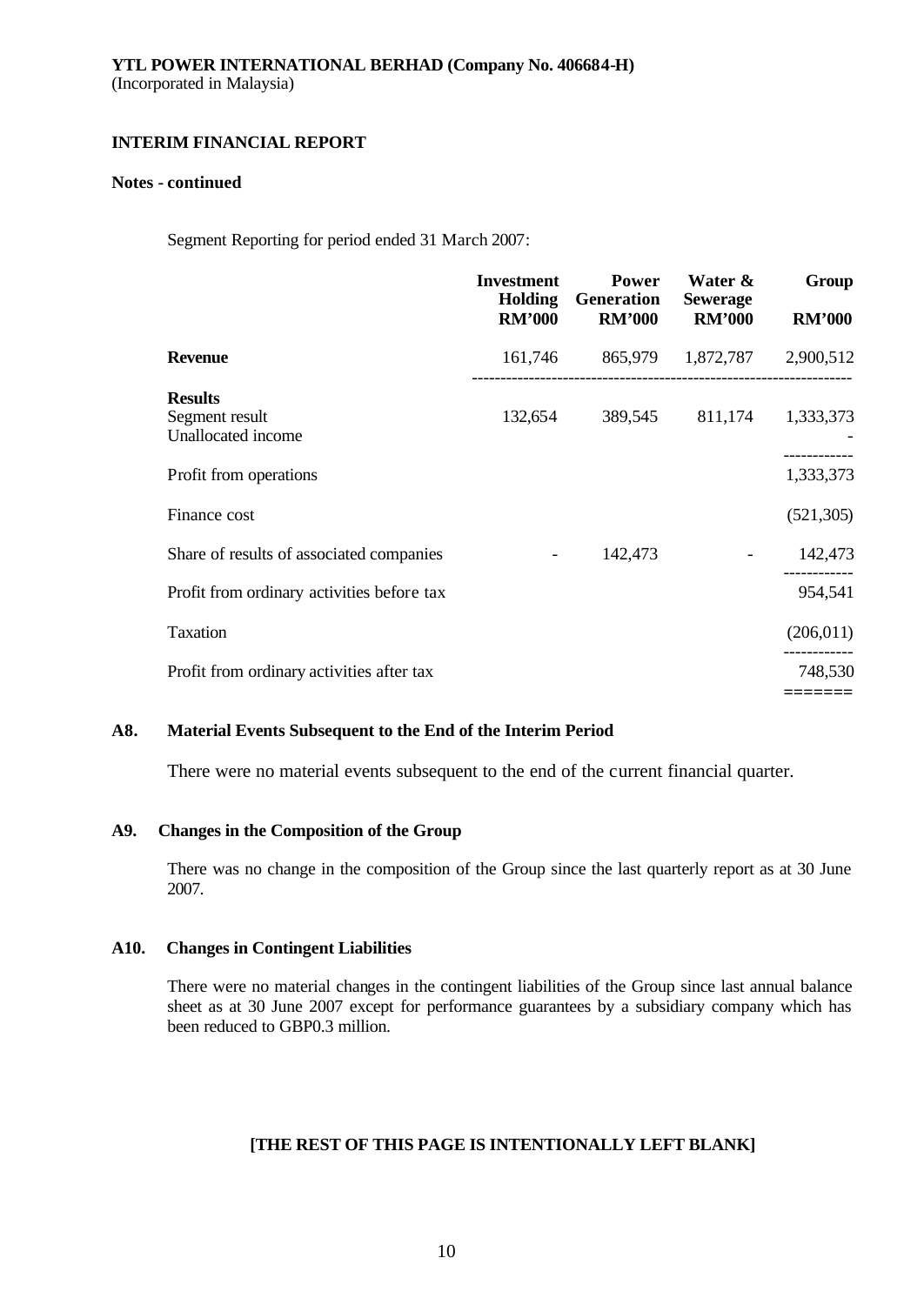# **PART B – EXPLANATORY NOTES PURSUANT TO APPENDIX 9B OF THE LISTING REQUIREMENTS OF BURSA MALAYSIA SECURITIES BERHAD**

# **B1. Review of the Results**

Group revenue increased to RM1,060.5 million for the current quarter ended 31 March 2008 from RM964.6 million in the preceding year corresponding quarter ended 31 March 2007. This represents an increase of RM95.9 million or 9.9% over the preceding year corresponding quarter ended 31 March 2007. In the preceding year corresponding quarter, a one-off gain on disposal of quoted investment of RM88.9 million was recorded. The Group profit after taxation for the current quarter increased by RM60.8 million or 28.0% compared to RM216.8 million recorded in the preceding year corresponding quarter after elimination of the said gain of RM88.9 million.

#### **B2. Comparison with Preceding Quarter**

|                                     | <b>Current</b><br><b>Quarter</b><br>31.3.2008<br><b>RM'000</b> | <b>Preceding</b><br><b>Quarter</b><br>31.12.2007<br><b>RM'000</b> |
|-------------------------------------|----------------------------------------------------------------|-------------------------------------------------------------------|
| Revenue                             | 1,060,450                                                      | 1,003,205                                                         |
| Consolidated Profit before taxation | 359,228                                                        | 340,135                                                           |
| Consolidated Profit after taxation  | 277,589                                                        | 245,542                                                           |

The increase in Group profit after taxation for the current quarter ended 31 March 2008 as compared to the preceding quarter was principally due to better performance recorded in water and sewerage segment of the group.

#### **B3. Prospects**

The Group, after considering its current level of operations and market conditions, is expected to achieve satisfactory performance for the financial year ending 30 June 2008.

# **B4. Profit Forecast**

The Group did not issue any profit forecast during the period.

#### **B5. Taxation**

|                              | <b>Current</b><br>Year<br>Quarter<br>31.3.2008<br><b>RM'000</b> | <b>Current</b><br>Year<br><b>To Date</b><br>31.3.2008<br><b>RM'000</b> |
|------------------------------|-----------------------------------------------------------------|------------------------------------------------------------------------|
|                              |                                                                 |                                                                        |
| In respect of current period |                                                                 |                                                                        |
| - Income Tax                 | 91,822                                                          | 272,815                                                                |
| - Deferred Tax               | (13,044)                                                        | (13,592)                                                               |
| In respect of prior years    |                                                                 |                                                                        |
| - Income Tax                 | 2,861                                                           | (288)                                                                  |
|                              | 81,639                                                          | 258,935                                                                |
|                              |                                                                 |                                                                        |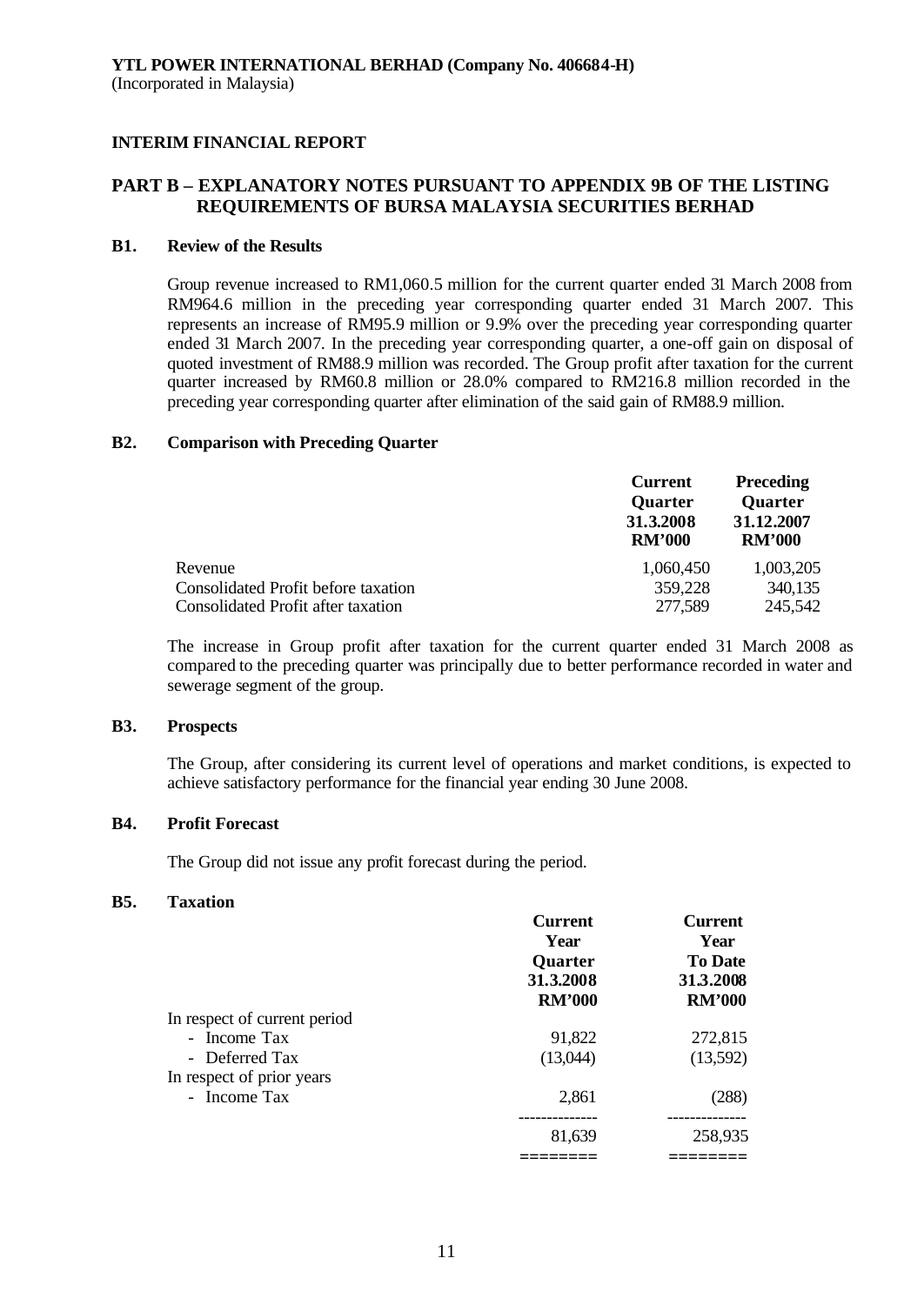(Incorporated in Malaysia)

# **INTERIM FINANCIAL REPORT**

### **Notes: - continued**

The provision for taxation for the current quarter and current year to date reflect an effective rate lower than the Statutory Income Tax Rate was substantially due to the effect of the reduction in future corporate tax rate by 1% to 25% in Malaysia.

#### **B6. Sale of Unquoted Investments and/or Properties**

There was no sale of unquoted investments or properties during the current financial quarter and financial year to date.

### **B7. Quoted Investments**

- a) Disposal of quoted investments during the current financial quarter and financial year to date amounted to RM60,184. Profit on sale of quoted investments amounted to RM38,484 for the current financial quarter and financial year to date.
- b) Purchases of quoted investments amounted to RM5,594,377 during the current financial quarter and financial year to date
- b) The cost, carrying value and the market value of the quoted investments of the Group as at end of the current reporting quarter are:

**RM** *FLOOD* 

|                | KM 000  |
|----------------|---------|
| Cost           | 103,140 |
| Carrying value | 103,140 |
| Market value   | 152,396 |
|                |         |

### **B8. Corporate Proposals**

### a) **Corporate Proposal Announced and Pending Completion**

Save for the following, there were no corporate proposals announced and pending as at the date of this report:-

- i) On 16 November, 2007, the following corporate proposal was announced;-
	- Proposed issue of up to RM2,200,000,000 nominal value of 3.00% redeemable bonds ("Bonds") with up to 2,227,964,871 detachable warrants ("Warrants") on a bought deal basis to primary subscriber(s) ("Proposed Bonds with Warrants"); and
	- Proposed offer for sale by the primary subscriber(s) of up to 2,227,964,871 Warrants to the existing shareholders of YTL Power on a renounceable rights basis of one (1) Warrant for every three (3) existing ordinary shares of RM0.50 each held in YTL Power on an entitlement date and at an offer price to be determined and announced later ("Proposed Offer for Sale").

(hereinafter, the Proposed Bonds with Warrants and Proposed Offer for Sale are collectively referred to as the "Proposals")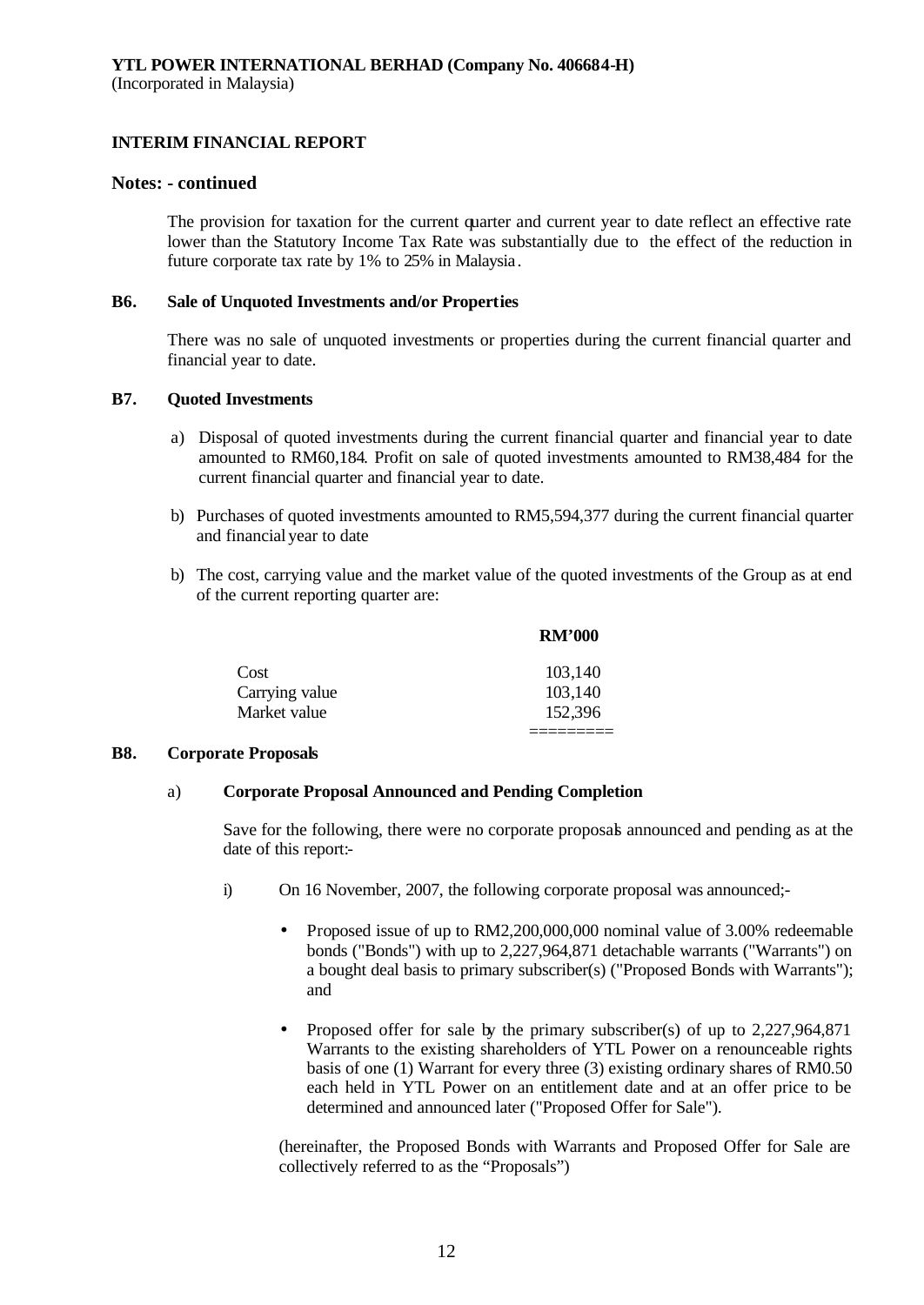#### **Notes: - continued**

Subsequently, on 14 December 2007, a further announcement that the Company proposes to revise the terms of the Bonds and Warrants as set out below was made:-

- (a) The Bonds may be issued at par or a discount to their nominal value, and at 3.00% coupon or such other coupon rate, in each case to be determined nearer to the point of issuance; and
- (b) The offer price for the provisional rights to allotment of the Warrants shall be calculated based on either:-
	- (i) the difference between the nominal value of the Bonds and the discounted value of the Bonds (as agreed between the Company and primary subscriber(s)) divided by the number of the Warrants to be issued; or
	- (ii) market-based principles after taking into account the demand for YTL Power shares and its volatility, as well as working capital requirements of the YTL Power Group.

On 18 April 2008, the Bonds were issued and the net proceed is currently placed under Fixed Deposits with licensed financial institutions pending utilisation.

On 24 April 2008, the offer price for the provisional rights to allotment of the Warrants and the exercise price of the warrant have been fixed at RM0.10 per warrant and RM1.25 per warrant respectively was announced.

On 28 April 2008, the Book Closure Date for entitlement to the Proposed Offer for Sale fixed on 15 May 2008 was announced. The Prospectus and related documents in connection with the Proposed Offer for Sale was despatched to entitled shareholders on 21 May 2008 for acceptance and payment which closes on 4 June 2008.

Approvals have been received from Bank Negara Malaysia, Securities Commission and shareholders of the Company for the Proposals.

#### b) **Status of Utilisation of Proceeds**

#### **USD250 million Guaranteed Exchangeable Bonds Due 2010**

The net proceeds received from the issue of the USD250 million Guaranteed Exchangeable Bond due 2010 is currently placed under fixed deposits pending investment in utilities assets.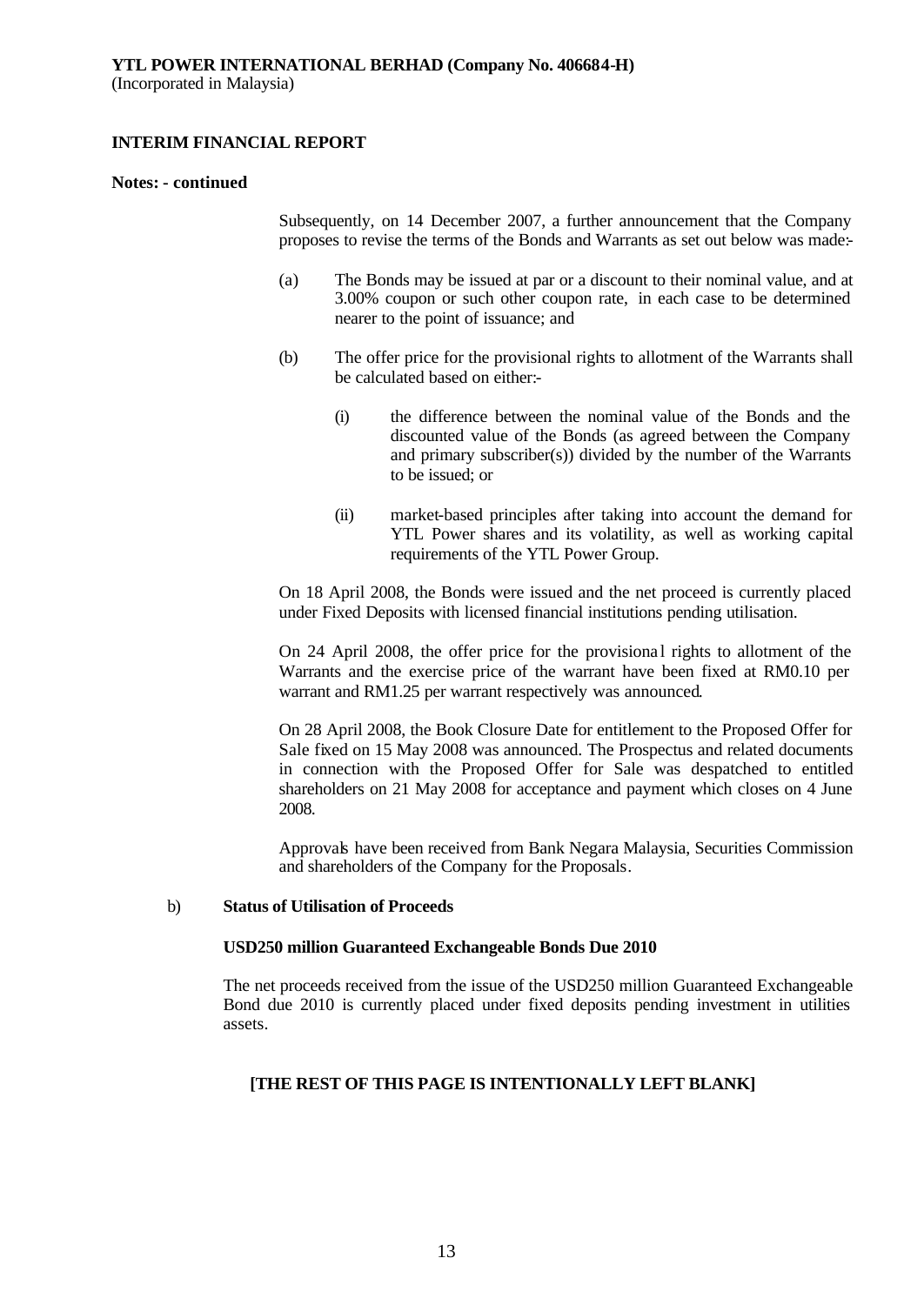#### **Notes: - continued**

#### **B9. Group Borrowings and Debt Securities**

The Group's borrowings from financial institutions as at end of the current financial quarter are as follows:

|           | <b>Short term</b> | Long term     | <b>Total</b>  |
|-----------|-------------------|---------------|---------------|
|           | <b>RM'000</b>     | <b>RM'000</b> | <b>RM'000</b> |
| Secured   | 125,232           | 13            | 125,245       |
| Unsecured | 1,676,837         | 13,539,503    | 15,216,340    |
|           | 1,802,069         | 13,539,516    | 15,341,585    |

The borrowings which are denominated in foreign currency are as follows:

| In US Dollar (*000)      | 584.769   |
|--------------------------|-----------|
| In Sterling Pound ('000) | 1.659.620 |
|                          |           |

All borrowings of subsidiary companies are on a non-recourse basis to the Company save and except for the following which is guaranteed by the Company:

- a) USD250 million Guaranteed Exchangeable Bonds Due 2010.
- b) USD190 million loan drawn on 29 January 2008.

### **B10. Off Balance Sheet Financial Instruments**

There were no off balance sheet instruments as at 31 March 2008.

### **B11. Pending Material Litigation**

There was no material litigation pending as at the date of this report.

### **B12. Dividend**

The Board of Directors declared a second tax exempt interim dividend of 7.5% for the current financial year ending 30 June 2008 and that the Book Closure and Payment Dates in respect of the aforesaid dividend be 10 June 2008 and 24 June 2008.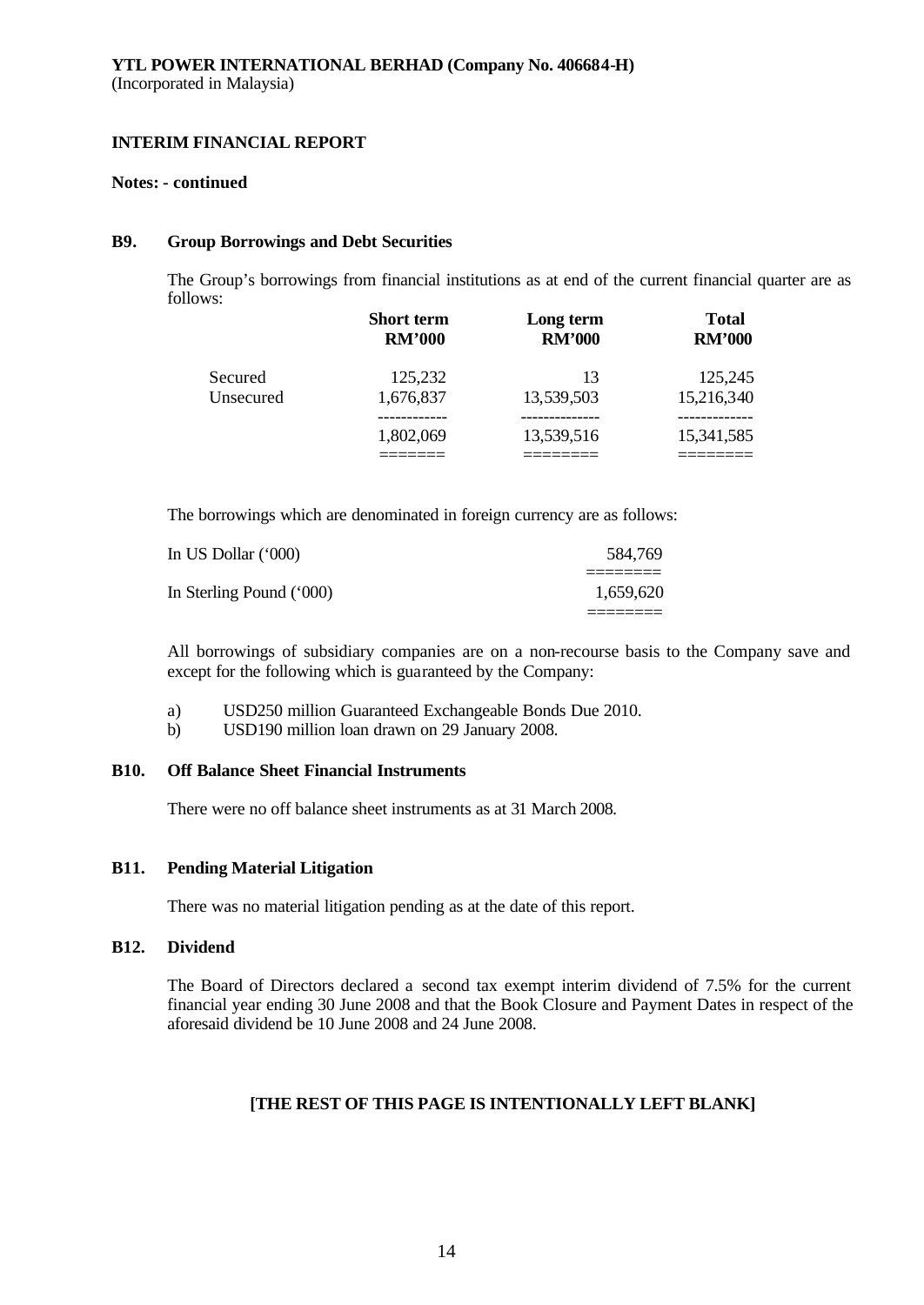#### **Notes: - continued**

#### **B13. Earnings Per Share**

# **i) Basic Earnings Per Share**

The basic earnings per share of the Group has been computed by dividing the net profit for the financial quarter by the weighted average number of ordinary shares in issue during the financial quarter.

**Preceding**

|                                    | <b>Current</b><br>Year<br>Quarter<br>31.3.2008 | 1 receumg<br>Year<br><b>Corresponding</b><br>Quarter<br>31.3.2007 |
|------------------------------------|------------------------------------------------|-------------------------------------------------------------------|
| Net Profit for the period (RM'000) | 277,589                                        | 305,718                                                           |
| Weighted average number of         |                                                |                                                                   |
| ordinary shares ('000)             | 5,283,342                                      | 5,046,267                                                         |
|                                    |                                                |                                                                   |
| Basic earnings per share (Sen)     | 5.25                                           | 6.06                                                              |
|                                    |                                                |                                                                   |

# **ii) Diluted Earnings Per Share**

The diluted earnings per share of the Group has been computed by dividing the adjusted net profit for the financial quarter by the weighted average number of ordinary shares in issue during the financial quarter, and after assuming exchange of USD212.5 million Zero Coupon Guaranteed Exchangeable Bonds.

|                                                                    | <b>Current</b><br>Year<br>Quarter<br>31.3.2008 | <b>Preceding</b><br>Year<br>Corresponding<br>Quarter<br>31.3.2007 |
|--------------------------------------------------------------------|------------------------------------------------|-------------------------------------------------------------------|
| Adjusted Net Profit for the period (RM'000)                        | 277,821                                        | 305,718                                                           |
| Weighted average number of<br>ordinary shares ('000) - diluted     |                                                |                                                                   |
| Weighted average number of                                         |                                                |                                                                   |
| ordinary shares $('000)$ - basic                                   | 5,283,342                                      | 5,046,267                                                         |
| Effect of unexercised warrants                                     | 402,599                                        | 341,628                                                           |
| Effect of unexercised ESOS<br>Assumed exchange of USD212.5 million | 25,470                                         | 20,104                                                            |
| Zero Coupon Bonds                                                  | 354,633                                        |                                                                   |
|                                                                    | 6,066,044                                      | 5,407,999                                                         |
| Diluted earnings per share (Sen)                                   | 4.58                                           | 5.65                                                              |
|                                                                    |                                                |                                                                   |